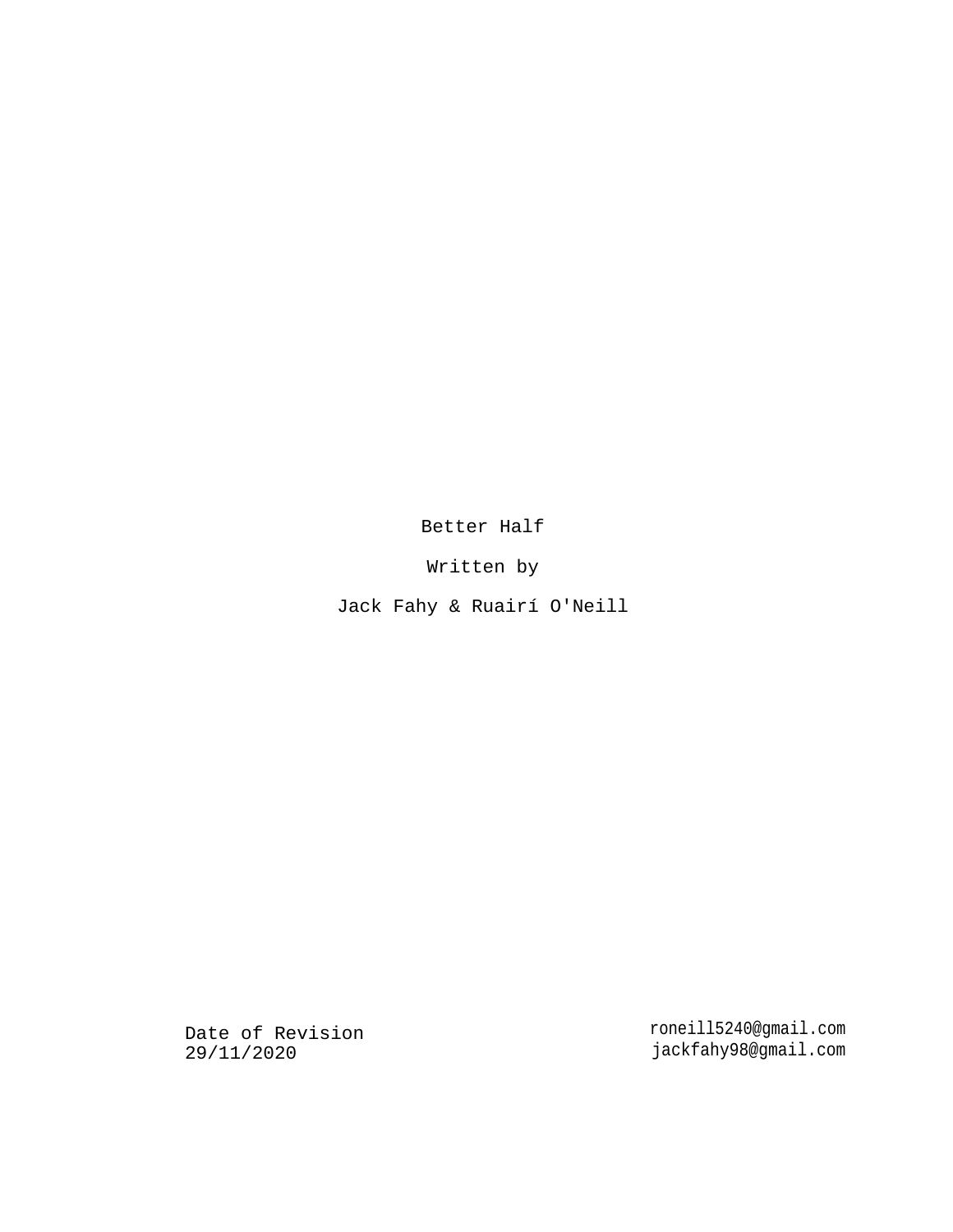# EXT. HOUSING ESTATE - DAY

Rows of seemingly identical estate houses slide by, almost hypnotically peaceful.

Sandwiched in between the perfect houses is one with a large, tacky PLASTIC SANTA CLAUS on the roof. We pass it by and continue down the street until we eventually --

SMASH CUT TO:

EXT. HOUSING ESTATE STREET - DAY

CLOSE ON: OSCAR (6) bites into a doughnut, causing jam to spill all over his jacket.

## OSCAR

Daaaaad!

Oscar walks along the footpath, with MARTIN (30s) and DENISE (30s) walk slightly ahead of him, shopping bags in hand.

Martin and Denise turn on their heels to see the mess Oscar has made.

Martin plonks his shopping bag on the ground and retrieves a used tissue from his sleeve.

> MARTIN It's alright, buddy. I'll help you there.

Martin takes the doughnut off Oscar and starts wiping down his jacket.

Denise sighs.

## DENISE

Aw, that's gonna make a sticky mess all over the jacket! Did he get any on his shirt?

Martin zips Oscar's jacket down slightly.

MARTIN Only a little bit.

DENISE I told you he didn't need the doughnut. I knew this would happen.

MARTIN I thought he deserved it. (to Oscar) Isn't that right, buddy?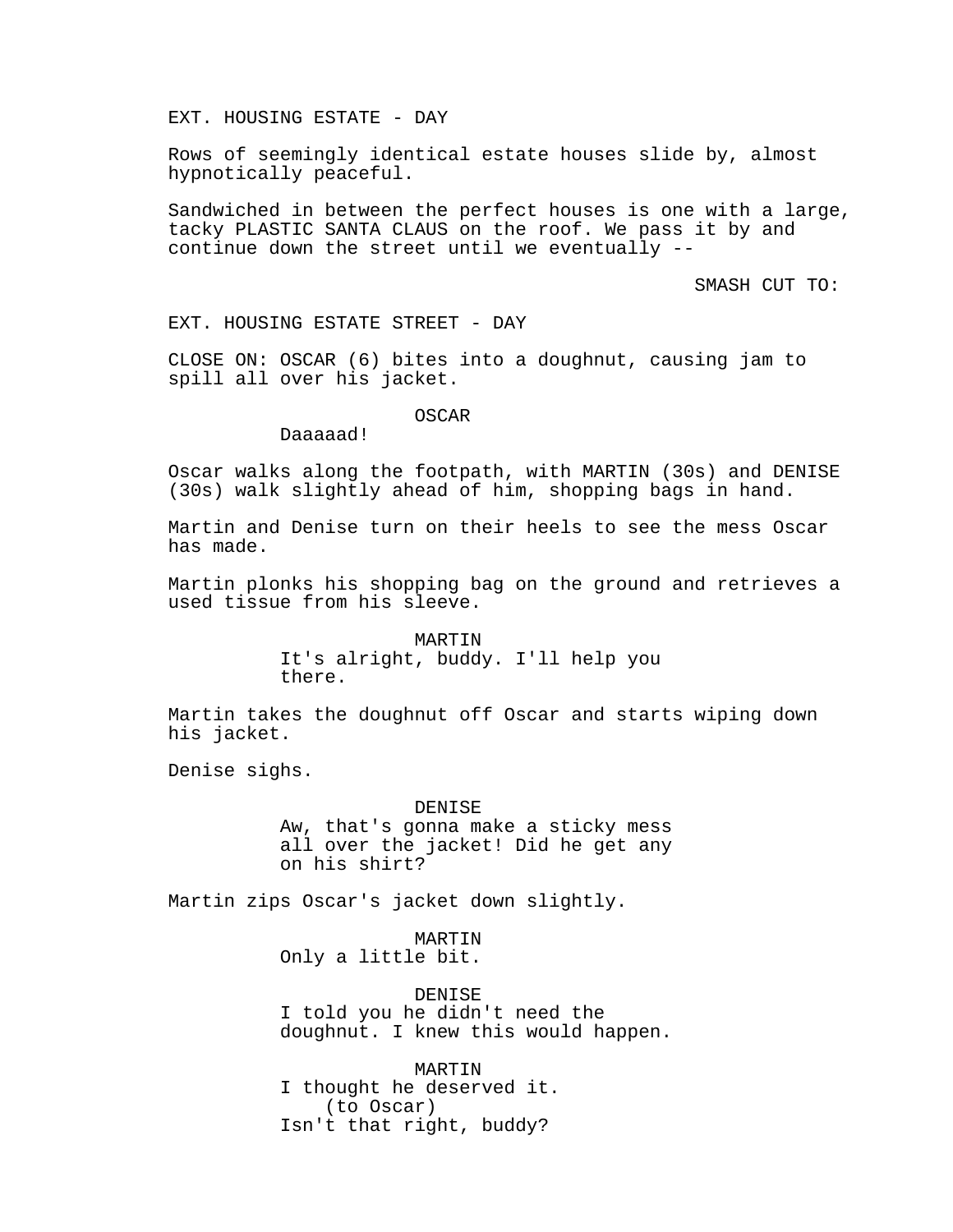Martin zips up Oscar's jacket and ushers him ahead of them. Martin picks up his shopping bag and they continue walking. Martin starts chomping into the doughnut. MARTIN (CONT'D) Why'd you put him in such nice clothes anyway? He's wearing a puffy jacket over them, and we're only going to the shop, like. Denise starts walking slightly ahead of Martin. DENISE (irritated by Martin's slurping) Well I'm sorry, I guess I just want us to look nice and presentable every once in a while. And don't end a sentence with "like". MARTIN You just did. Denise looks back at him as if to say "Seriously?" MARTIN (CONT'D) Besides, what's wrong with what I wear? DENISE (beat) Nothing. MARTIN Nothing? OSCAR Mom says your a bad 'zample. MARTIN Oh really? I'm a bad 'zample? DENISE Yes, a very bad 'zample. MARTIN I think my clothes are quite trendy. DENISE The mere fact that you say "trendy" shows that you are indeed a bad 'zample. You don't even tie your shoe laces.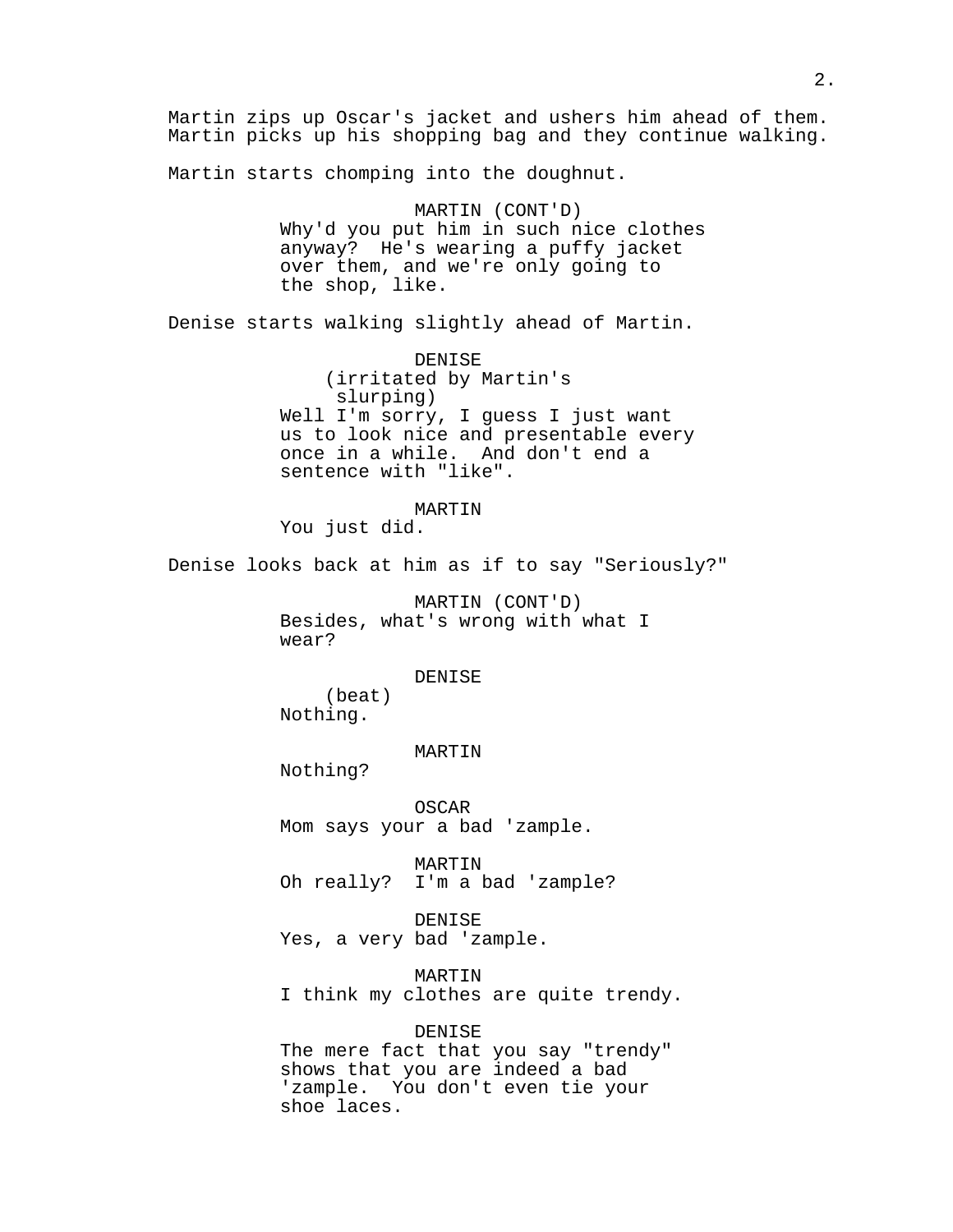Martin looks down at his feet - she's right. He gets down on one knee and lazily shoves his laces in the sides of his shoe.

> MARTIN I'm insulted. I remember you once described me as better looking than Kevin Costner.

## DENISE

Who isn't?

Martin looks shocked.

OSCAR Who's Kevin Costner? Is he the man in the pictures?

## MARTIN

That's right, in the movies. Looks like we have a budding fan of "The Cos". (to Denise) You think he's old enough to handle Waterworld?

DENISE I can't handle Waterworld.

MARTIN Clearly neither of you appreciate fine art.

DENISE Well maybe there's still hope for Oscar.

As they near their house, we see that SANTA CLAUS on the roof again.

A man and a woman stand in their driveway, facing away from them.

> MARTIN Ah, no. Is that Jerry and Vivian?

DENISE Oh, it is! I've been meaning to ask them who they got to paint their door.

MARTIN I'll paint our door!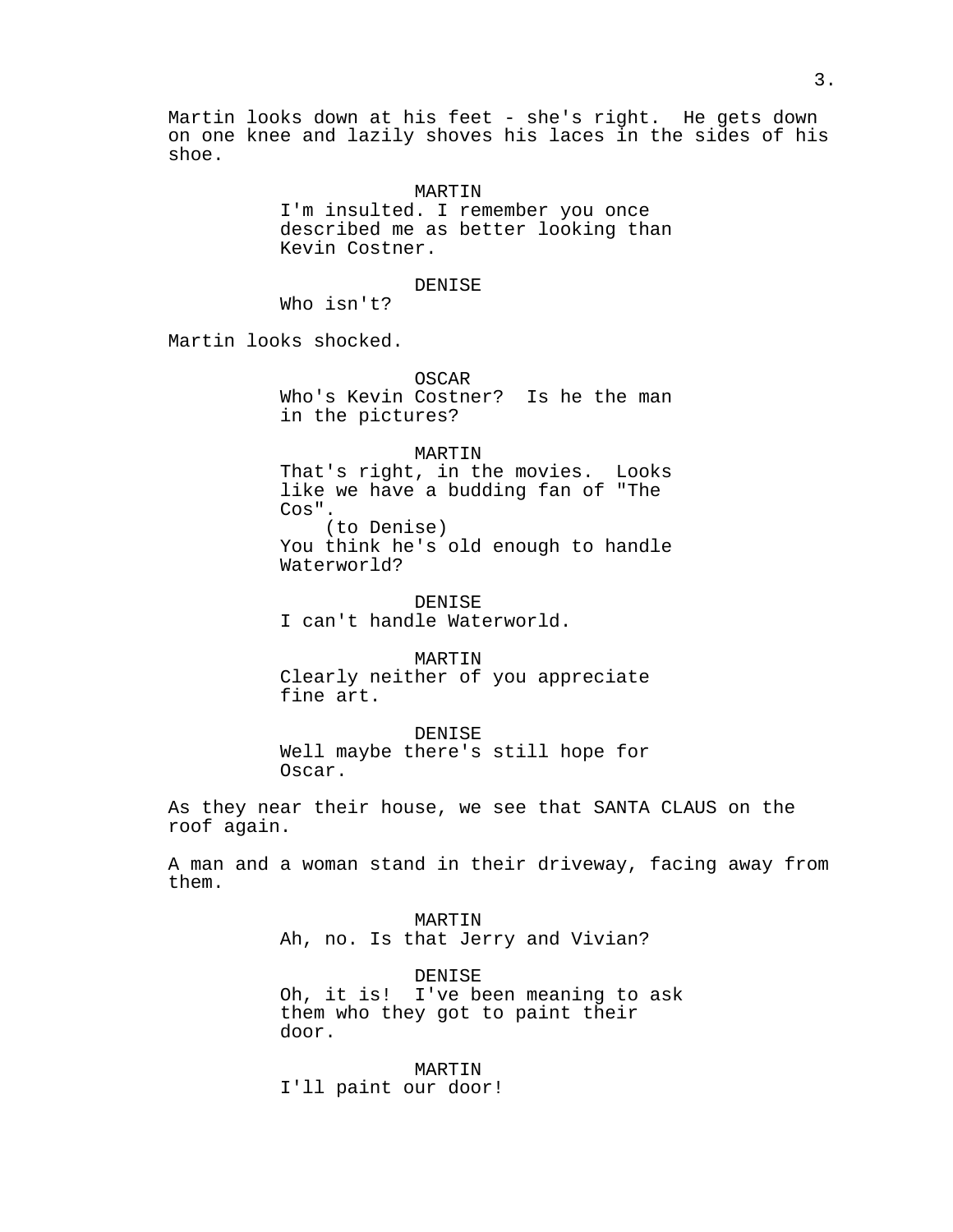# DENISE

Sure you will.

MARTIN You reckon they're here about the Santy or the hedge?

DENISE Guess we'll have to see.

#### MARTIN

I swear, I just cut the hedge last week, they never let up.

## DENISE

Ah, they're not that bad. They can be a little finicky, but there's nothing wrong with wanting your estate well kept.

### MARTIN

Fine, if they're not that bad then I'll run in with Oscar and you talk to them.

# DENISE

No no no! I'll be talking to them for an hour. We'll both talk to them as we bring in the shopping, we can get out of it easier.

#### MARTIN

Fine. We're not inviting them in though.

EXT. DRIVEWAY - CONTINUOUS

Martin, Denise and Oscar trek up the driveway, and it's only then that JERRY and VIVIAN turn to look at them.

> DENISE (to Martin) Never. (to Jerry and Vivian) Hey guys!

VIVIAN Hey ya Denise!

# JERRY

'Sup Martin! Howdy Oscar, little man! Woah, looks like there's been a spill at the jam factory.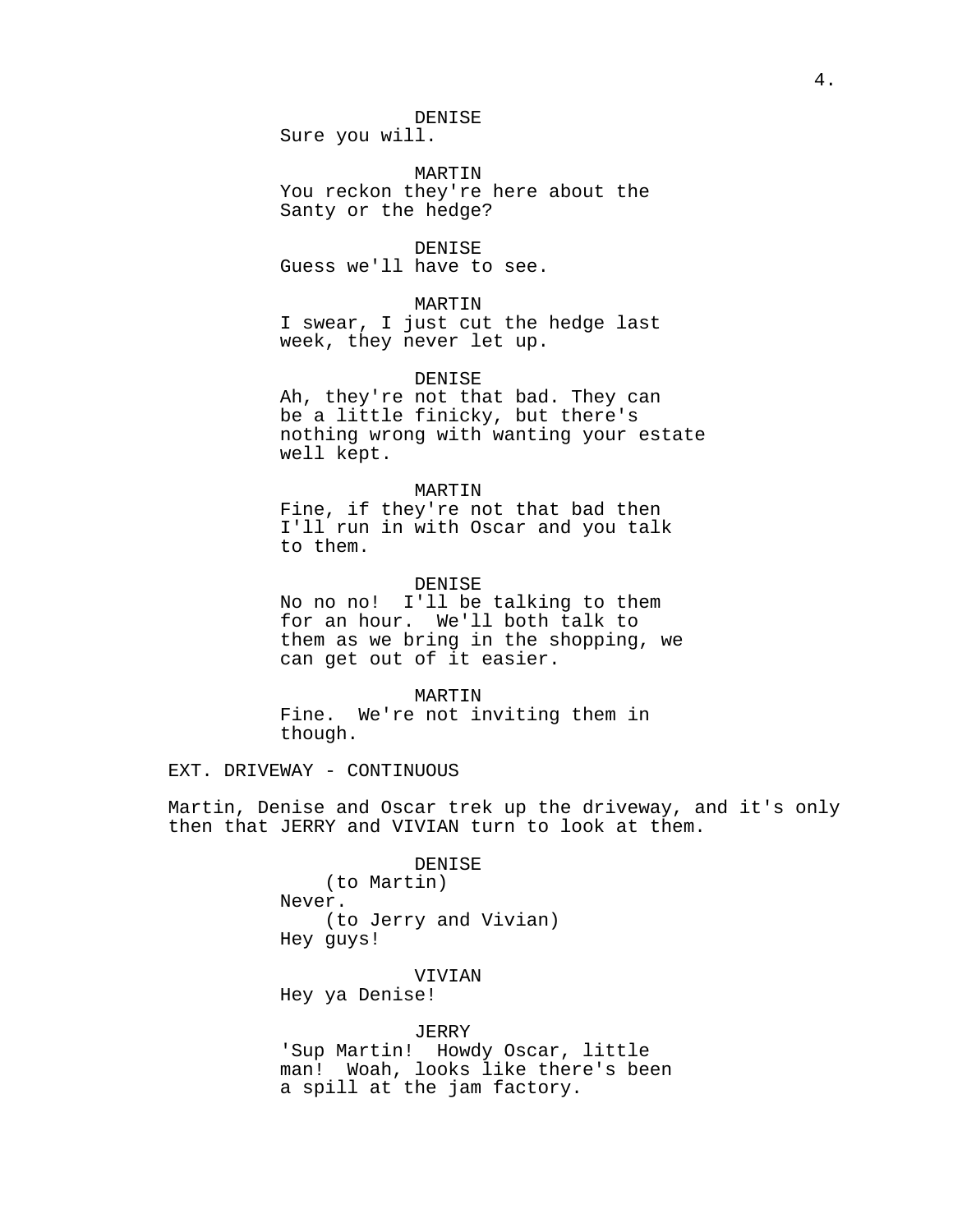OSCAR My dad ate my doughnut.

JERRY (swiveling to Martin) Did he now? Well he's an awful messy eater.

Martin doesn't laugh at their jokes.

JERRY (CONT'D) So, we see you haven't taken your Santa down yet.

MARTIN Ah yeah, Santy isn't hurting anyone. Is that what you guys are here about?

JERRY No no no, not exactly.

MARTIN If it's about the hedge--

VIVIAN Oh, don't worry about that. We're not here about the hedge.

JERRY And we're not here to beat around the bush either!

Vivian chuckles.

VIVIAN So basically, well...

JERRY - We feel like you guys just aren't a good fit.

Denise and martin chuckle and look at one another.

DENISE

Huh?

JERRY The residents' association have been mulling over it for a while now, ya know? Really... thinking about it. And we feel...

VIVIAN We feel like you guys are just not, well... soulmates.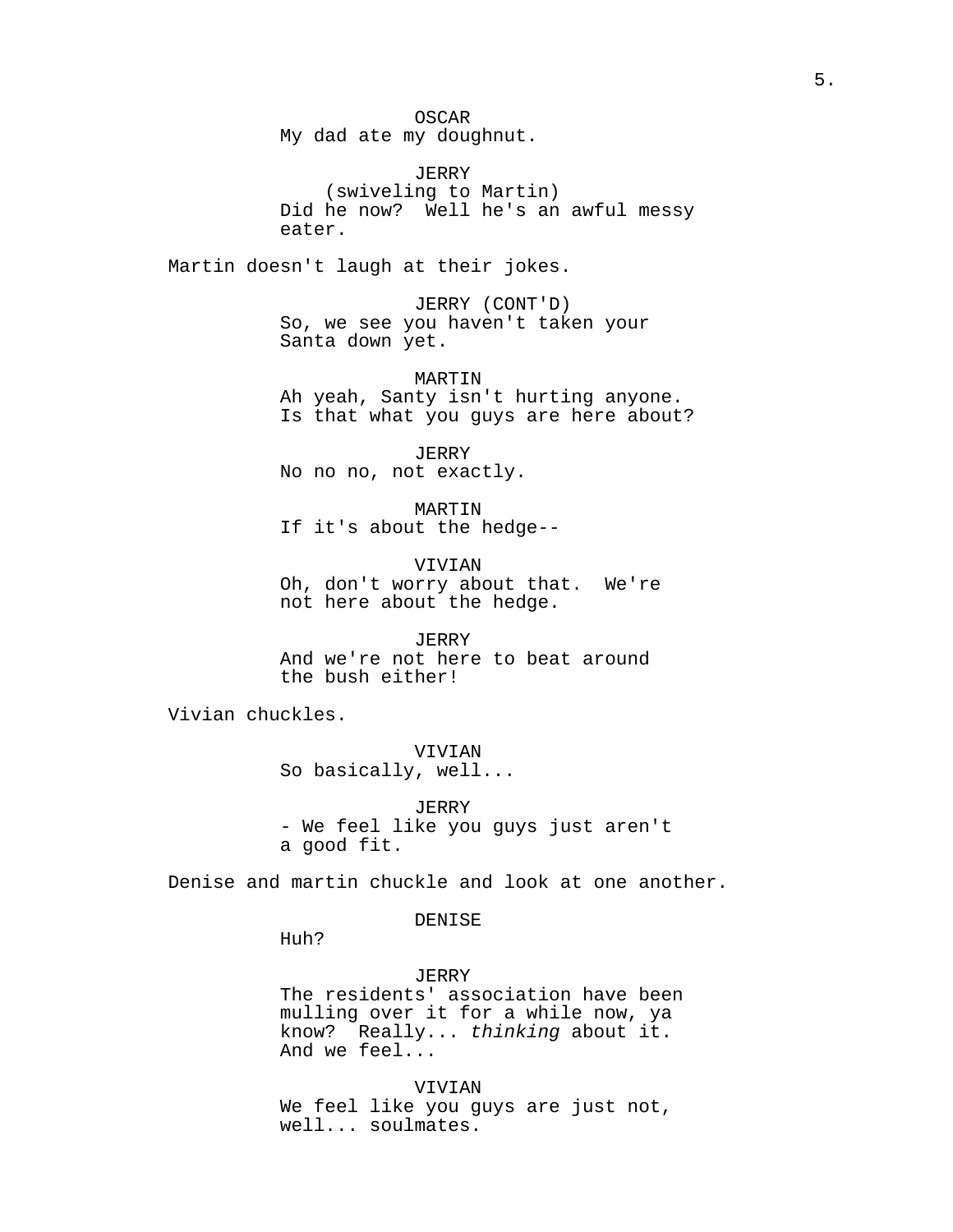Jerry and Vivian continue to beam at the couple. Denise and Martin laugh, but still don't get the joke.

> MARTIN Wha, soulmates? Residents' association? I didn't even know we had a residents' association. (to Denise) Did you know we had a residents' association?

VIVIAN Oh, of course! There's always been a residents' association. Leonard's the chairman.

LEONARD (O.S.) What's poppin', fellas?

Denise and Martin whip around to see LEONARD leaning against their car - it's like he appeared out of nowhere. He is also smiling cheerfully and wearing muted colours.

Denise and Martin get a fright at his unexpected appearance.

DENISE Jesus, Leonard! When did you get here?

MARTIN Leonard, you hearing these guys?

LEONARD I think you should listen to them, Marty.

Martin and Denise stop smiling - the joking atmosphere is gone, even if the neighbours are still smiling.

> DENISE Guys, this is starting to seem like a joke-

VIVIAN I'm sorry, you guys just don't work. Not like, say, Barry and Trish.

Vivian points into the middle of the road where a couple stand arm-in-arm in muted colours, smiling.

BARRY & TRISH

We're in love!

Martin and Denise are getting very uncomfortable, neighbours keep appearing out of nowhere.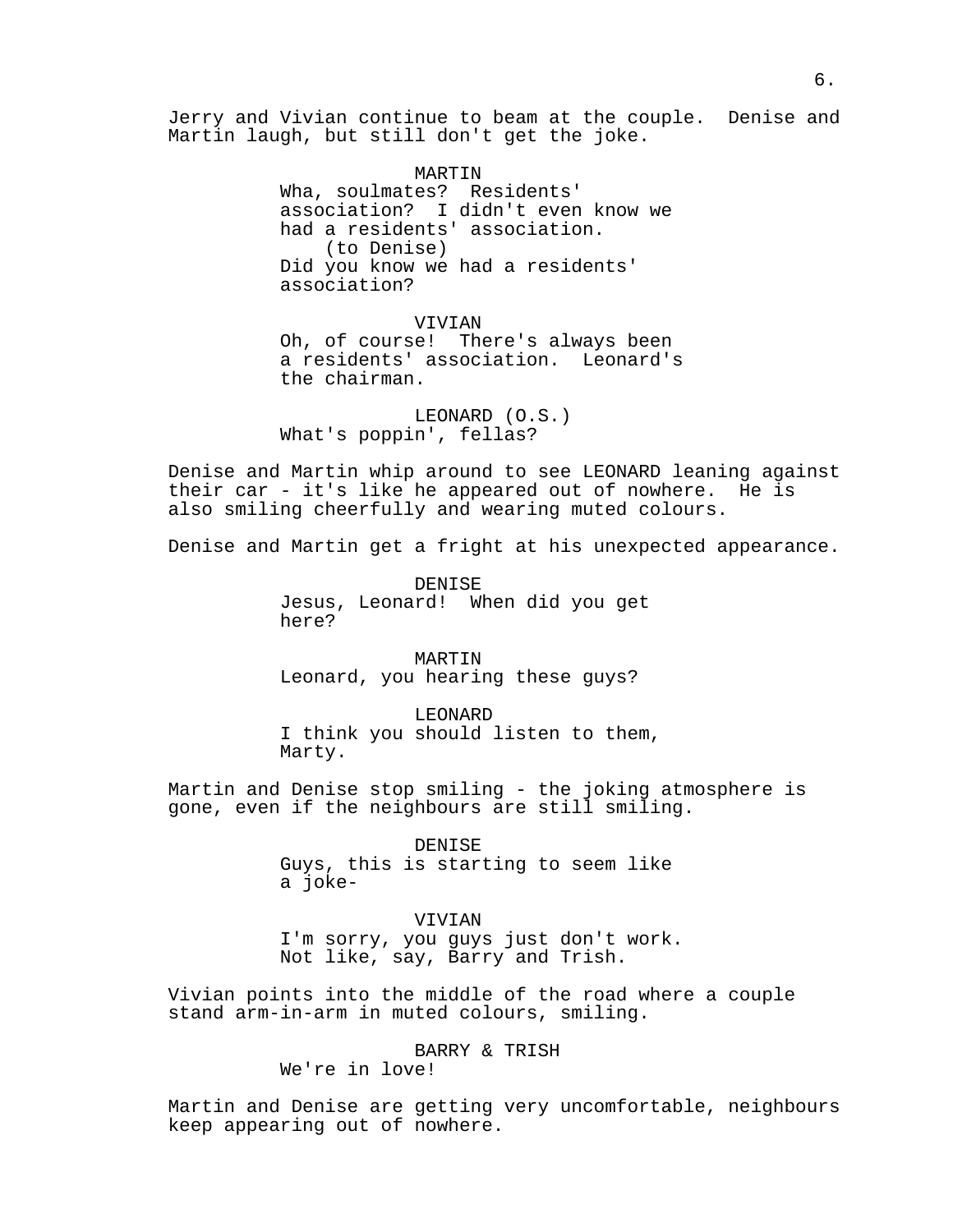JERRY

Now we don't want to cause a big hoopla, let's just get this over in a nice, dignified way.

MARTIN

Get what over with?

JERRY Martin, you're being... superseded.

MARTIN

Superseded?

DENISE It means replaced, honey.

MARTIN Replaced by who?

JERRY Replaced by New Martin.

The door of the Doyle's house swings open, and NEW MARTIN appears. He looks like he's been pulled straight from the stock photo of a dad.

> JERRY (CONT'D) Say hi New Martin!

NEW MARTIN Hi, New Martin!

All the neighbours laugh, but wait -- they seem to have DOUBLED in numbers, all smiling from ear to ear. Martin and Denise are freaked.

> MARTIN How did he get into my house?? And why is he wearing my shirt?!

JERRY Don't you mean, why is he wearing his shirt?

MARTIN Hold on, why are you doing this?

VIVIAN Surely you must have seen this coming.

MARTIN

I didn't!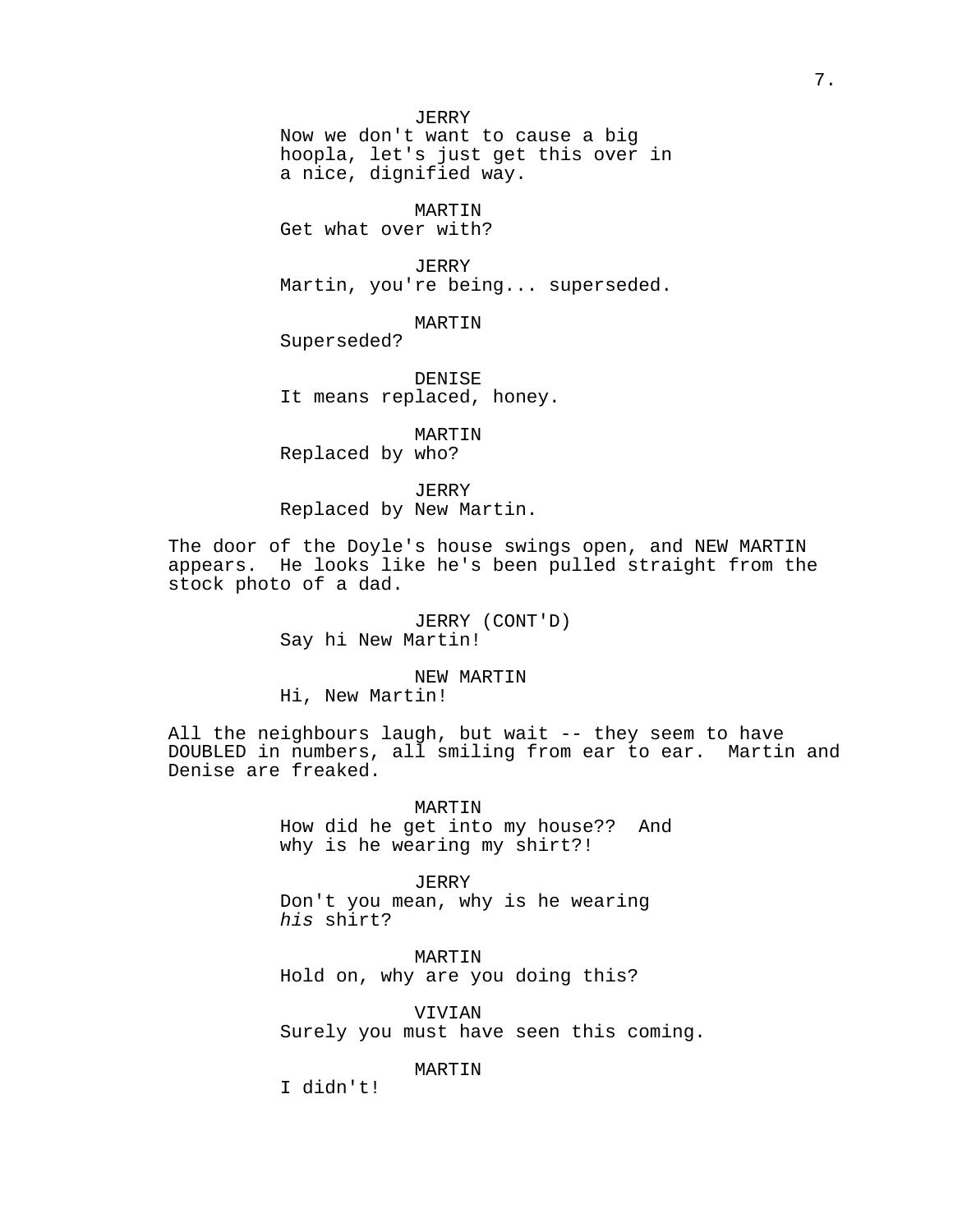JERRY Hoo boy, then this must be a lot to take in!

VIVIAN Come on guys, don't act like this is a happy marriage. We've all seen it.

JERRY Just today, John saw you arguing in in the shop.

We see JOHN at the edge of the curb, chewing on a comically big pretzel.

> JOHN It was by the baked goods section.

MARTIN I mean sure we argue, but so does everyone. It doesn't mean anything!

LEONARD Well if you were in love then you wouldn't be arguing, now would you Marty?

All the neighbours shake their heads - still smiling.

MARTIN Hey, shut up Leonard! Why am I the one being replaced here?

Denise is slightly taken aback by this.

JERRY Well Denise is a loving mother. And you? Well, you're a bit of a wildcard, and we already have our resident bad boy in this neighbourhood. Isn't that right, Percy?

PERCY pops up from behind the hedge, wearing slightly brighter colours than the rest of the neighbours.

> PERCY (comically shrugging his shoulders) What're ya gonna do with me?

They all laugh. All the neighbours, dotted around -EVERYWHERE.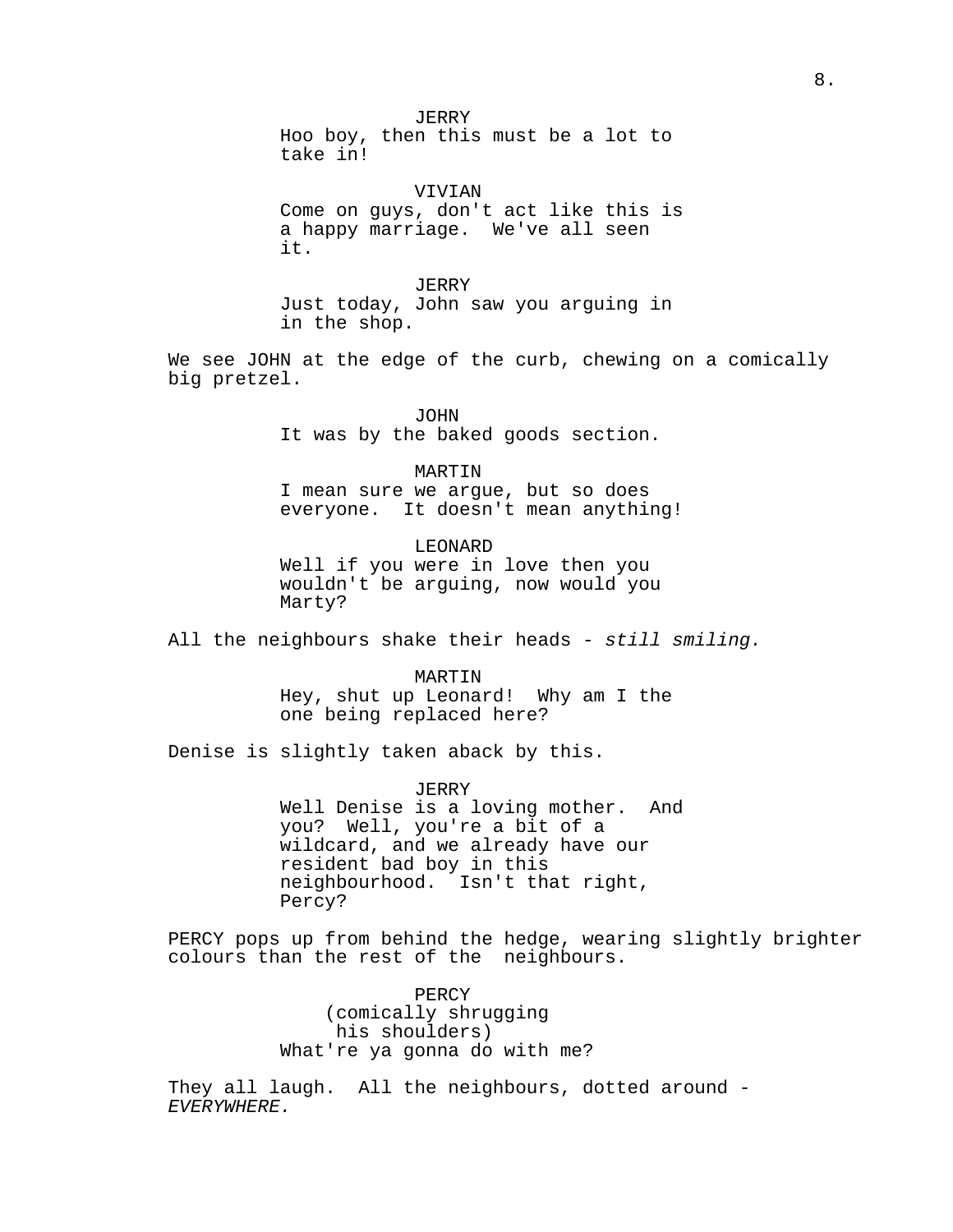Martin?

# MARTIN

Get in the car.

They turn to get back in the car, but there are neighbours standing in front of it, blocking them. The neighbours start to close in.

MARTIN (CONT'D)

The house!

Martin drops the shopping bags, grabs Denise and Oscar, and sprints for the house. The shopping bags spill everywhere, apples rolling out onto the road.

None of the neighbours try to stop them, just cheerfully watch as they slam the front door behind them.

INT. HOUSE - CONTINUOUS

Martin locks and chains the door as Denise and Oscar back away.

Jerry pushes the letterbox open and bends down to peak through it.

> JERRY We're not trying to hurt you, we're just doing what's best for all of you.

Martin slams the letterbox down.

JERRY (CONT'D) Hey hey, easy there Martin - thems my gardening fingers.

Martin whirls around to Denise and Oscar.

# MARTIN

Back door.

They run the length of the house, but peering through the window off the back door --

MORE NEIGHBOURS.

MORE SMILES.

The house is completely surrounded, all the neighbours tapping on the windows with singular index fingers.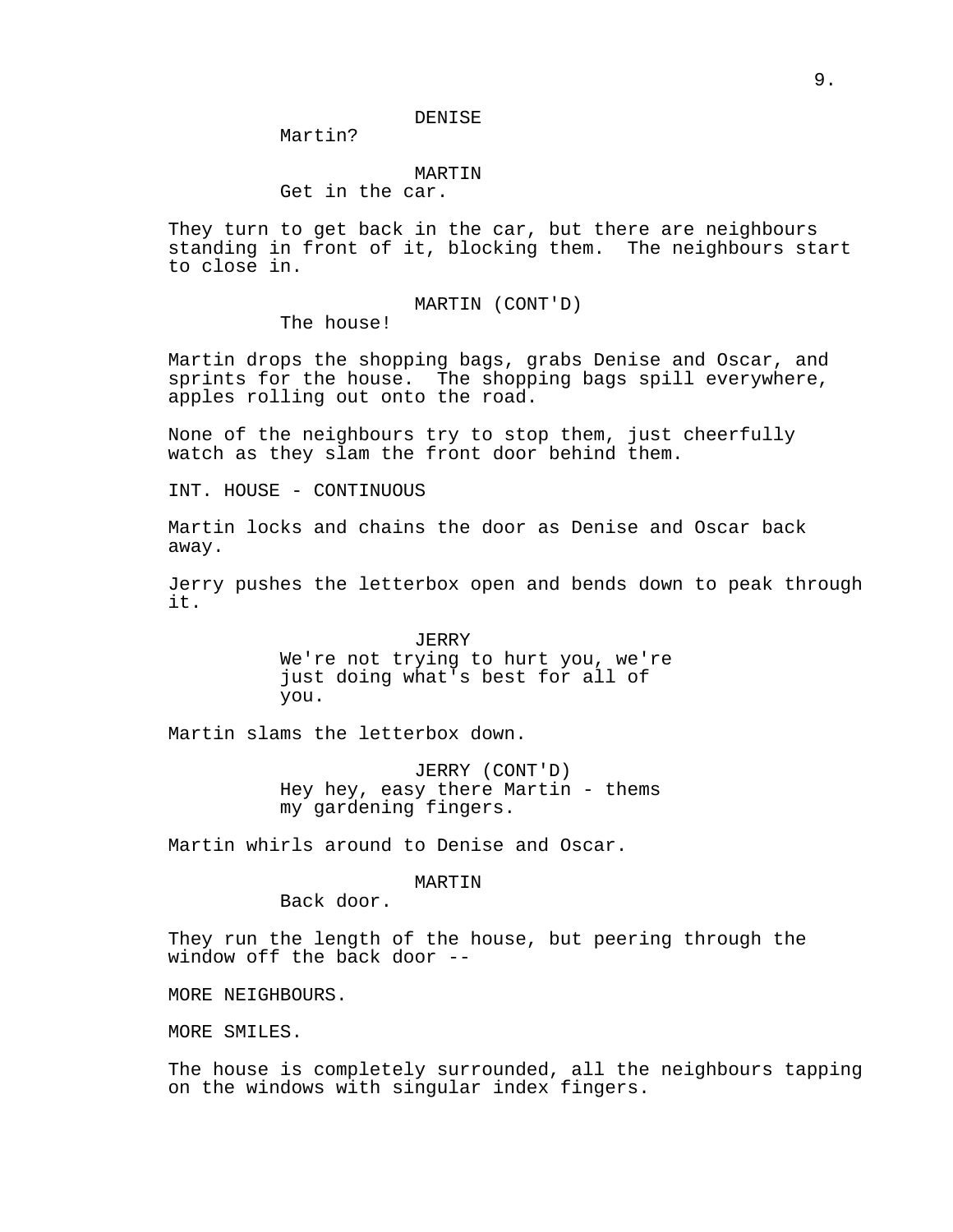They dash into the front room to see if there's another exit no dice.

Jerry peers in through the window.

MARTIN (CONT'D) You're not gonna take me away from my family!

JERRY Oh come on now, Martin. Plenty of parents have been replaced here. And the kids are happy! Isn't that right kids?

Jerry moves to reveal two children sitting on the grass slowly pushing a ball between them.

#### CHILD

Yes-

JERRY The kids are having fun! And not a drop of jam on them.

Martin quickly pulls down the blind.

New Martin appears at the window at the other end of the room.

> NEW MARTIN Don't worry, Old Martin. I'm gonna take real good care of Denise. We're soulmates.

MARTIN I'm the only Martin!

NEW MARTIN Hi The Only Martin! I'm New Martin!

All the neighbours laugh. We hear them all around the house. Martin shuts this blind as well.

Martin takes his mobile phone out of his pocket.

MARTIN I'm calling the guards.

Martin dials 999 into his phone and brings it to his ear. It calls for a moment --

> VOICE ON PHONE (O.S.) 999, what's your emergency, Martin?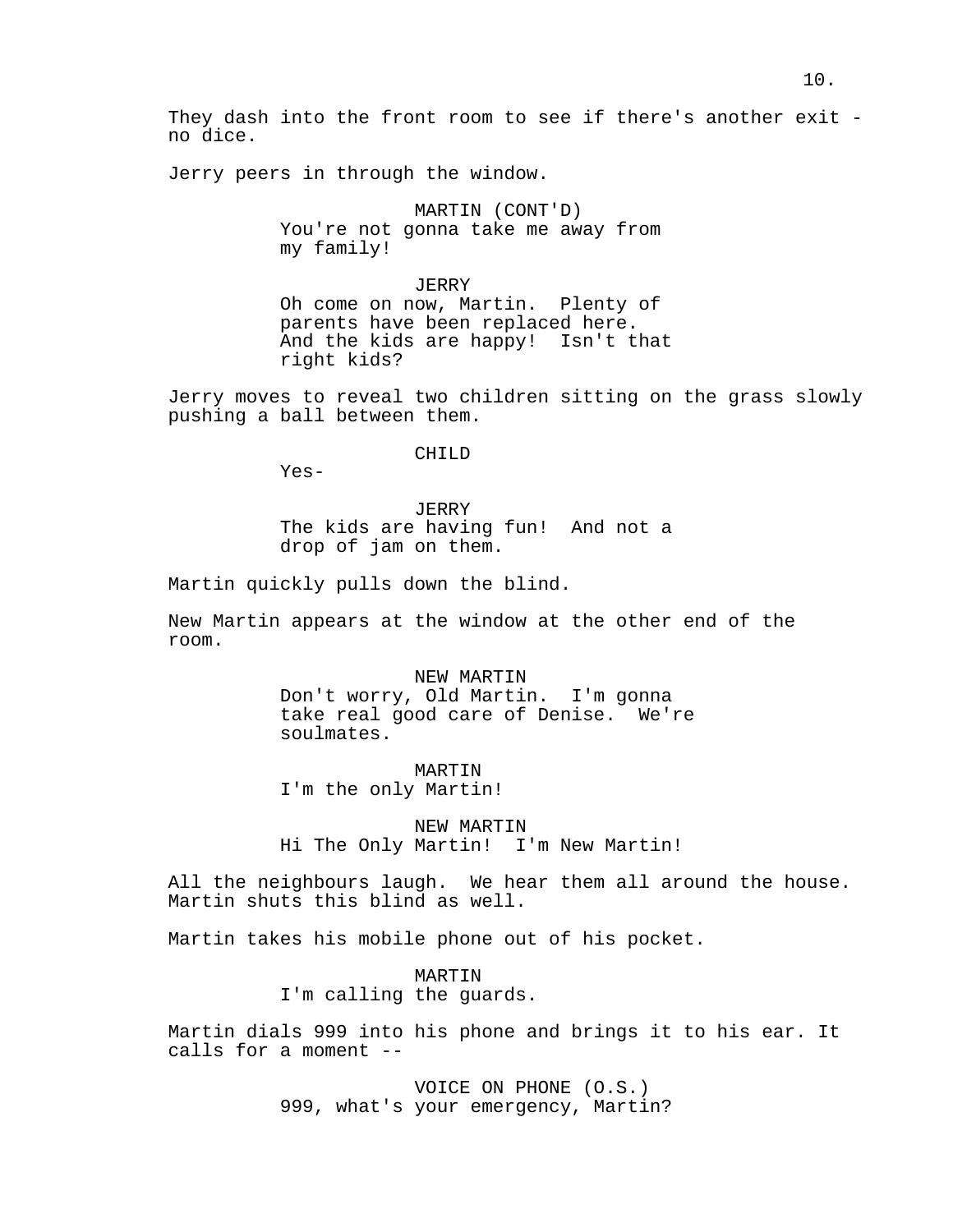MARTIN Please help. My family is being attacked by --

Martin stops.

MARTIN (CONT'D) How do you know my name?

VOICE ON PHONE (O.S.) You're well known to the gardaí, Martin. You're, how should we say, a regular John Dillinger in this area. But don't worry Martin, we'll have you all taken care of.

Martin quickly hangs up.

Martin picks up a hurl from the corner of the room and readies himself for battle.

> DENISE Jesus, Martin. What do you think you're gonna do with that, huh? Smash Leonard over the head?

We hear Leonard's voice emanate from somewhere.

LEONARD That wouldn't be very neighbourly of you, Old Martin.

DENISE Put it down, Martin.

Martin turns to see Oscar hiding behind Denise, clutching to her arm. Scared.

Martin drops the hurl. He goes to say something to Oscar, but can't find the words. Then, to Denise;

MARTIN

Well what do you suggest? You know these people better than me! They're your buddies like.

DENISE Don't turn this on me, and DON'T end your sentences with "like"!

VIVIAN (O.S.) Oh boy! Sounds like they're arguing again!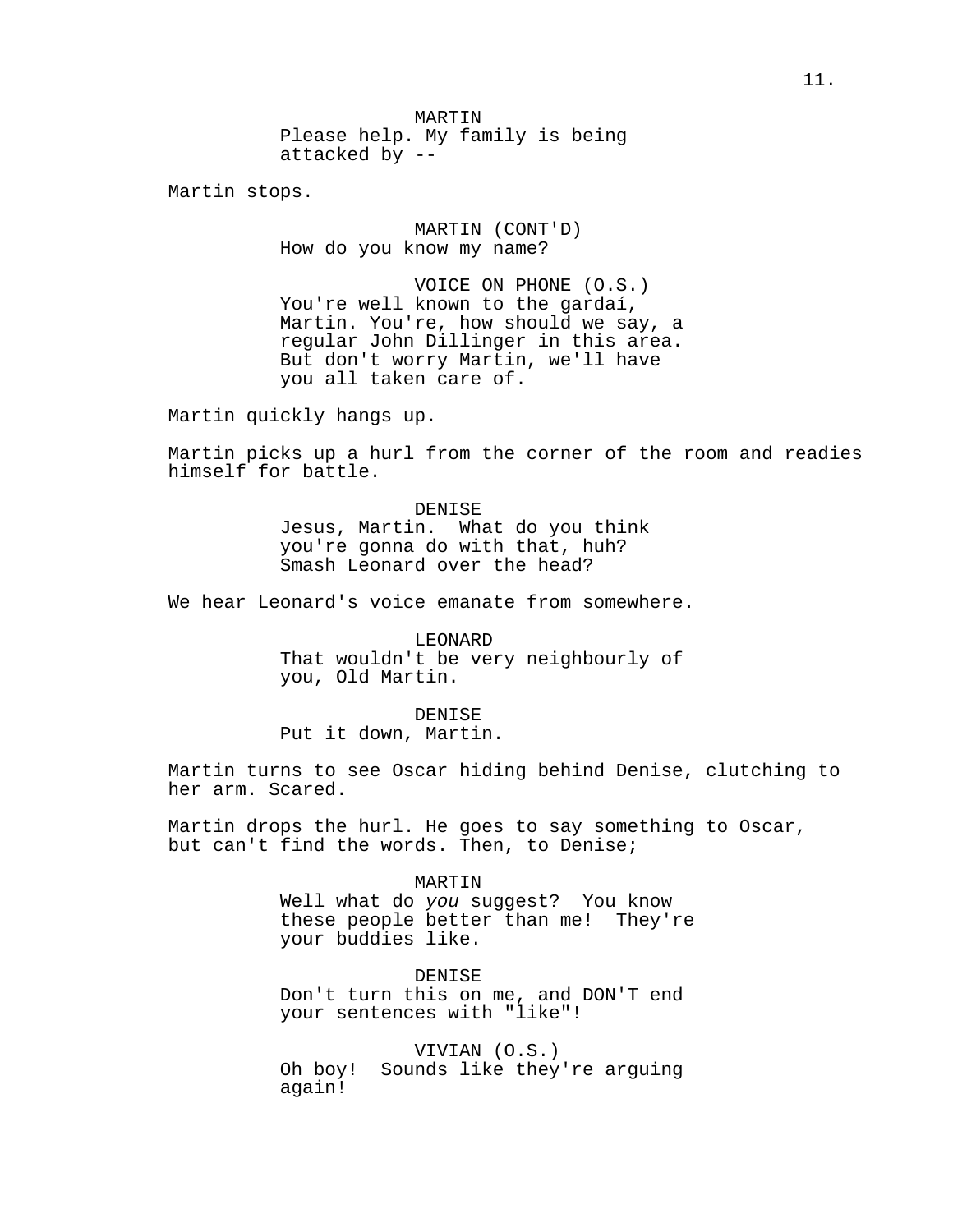Beat. Denise and Martin have so much more that they want to argue about, but now's not the time.

> MARTIN Well I'm finding us a way out of here.

Martin leaves the room and heads up stairs.

INT. BEDROOM - CONTINUOUS

Martin rushes into the room and heads to the window. He tears open the curtains, and opens the window. He starts to lean out when --

The plastic Santa flies down past the window onto the lawn.

Martin jumps back from the window in fright, and then goes to look out.

The neighbours have SWARMED outside the house. They look down at the Santa, then tilt their heads up to look at Martin they all smile and wave. No escape.

He pushes away from the window and sits on the edge of the bed. He runs his hands through his hair as he begins to shake with anger.

He stands and moves over to the wall with his hands on his hips, breathing deeply. Now with his nose squashed against the wall, he raises his hand and thumps the wall with the side of his hand. Then --

A PICTURE FRAME bounces off it's hook and falls to the floor, the glass shattering on impact.

Martin sighs as he looks down at the mess he has caused, and crouches down to clean it. He flips over the frame to see the picture - a photo of the family taken in a studio by a professional photographer. Denise sitting on the floor with Oscar on her knee, and dad with his arms around the two of them. Smiles all round.

Martin only glances at the photo before starting to clean up the glass, but wait --

He looks closer at the photo, in particular closer at himself in the photo.

But it's not Martin in the photo.

IT'S NEW MARTIN.

Martin examines the photo, baffled. What the hell is going on?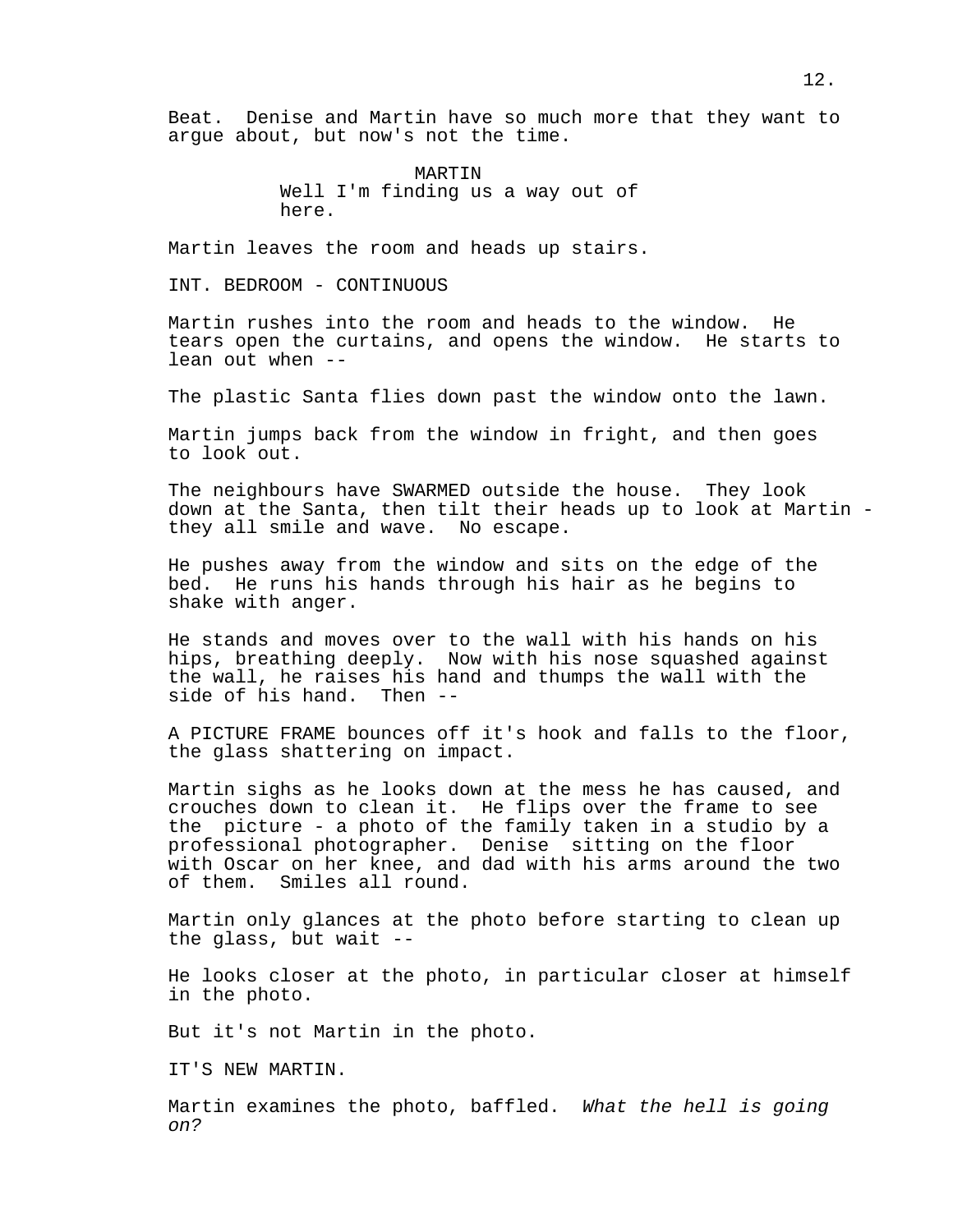He pulls the picture out of the frame to reveal behind it -- An almost identical photo, but with himself in it. He leaps to his feet and looks out the window -- New Martin smiles, waves, and gives a sly wink. Martin turns back around, and looks around at the other photos in the room -- he drops the picture in his hand to the floor. There's a picture of the family playing Frisbee in the park -- New Martin. There's a wedding photo, with Denise in her white gown, and wearing a suit beside her -- NEW MARTIN. There's a photo of Oscar blowing out candles on a birthday cake, Denise holding it. And behind both of them -- NEW MARTIN. EVERY SINGLE PHOTO HAS NEW MARTIN. Martin's head is spinning as his eyes dart between them all - What is going on??? DENISE (O.S.) We were never really soulmates, were we? Martin freezes. He slowly turns to see --Denise stands in the doorway - wearing muted colours. MARTIN Denise... Denise what the hell is going on? Denise smiles. DENISE Let's stop pretending, Martin. Everyone in this town is perfect, and we're just... not. MARTIN They're not perfect, they're insane! Why is this happening?

Martin is walking backwards as Denise slowly closes in on him.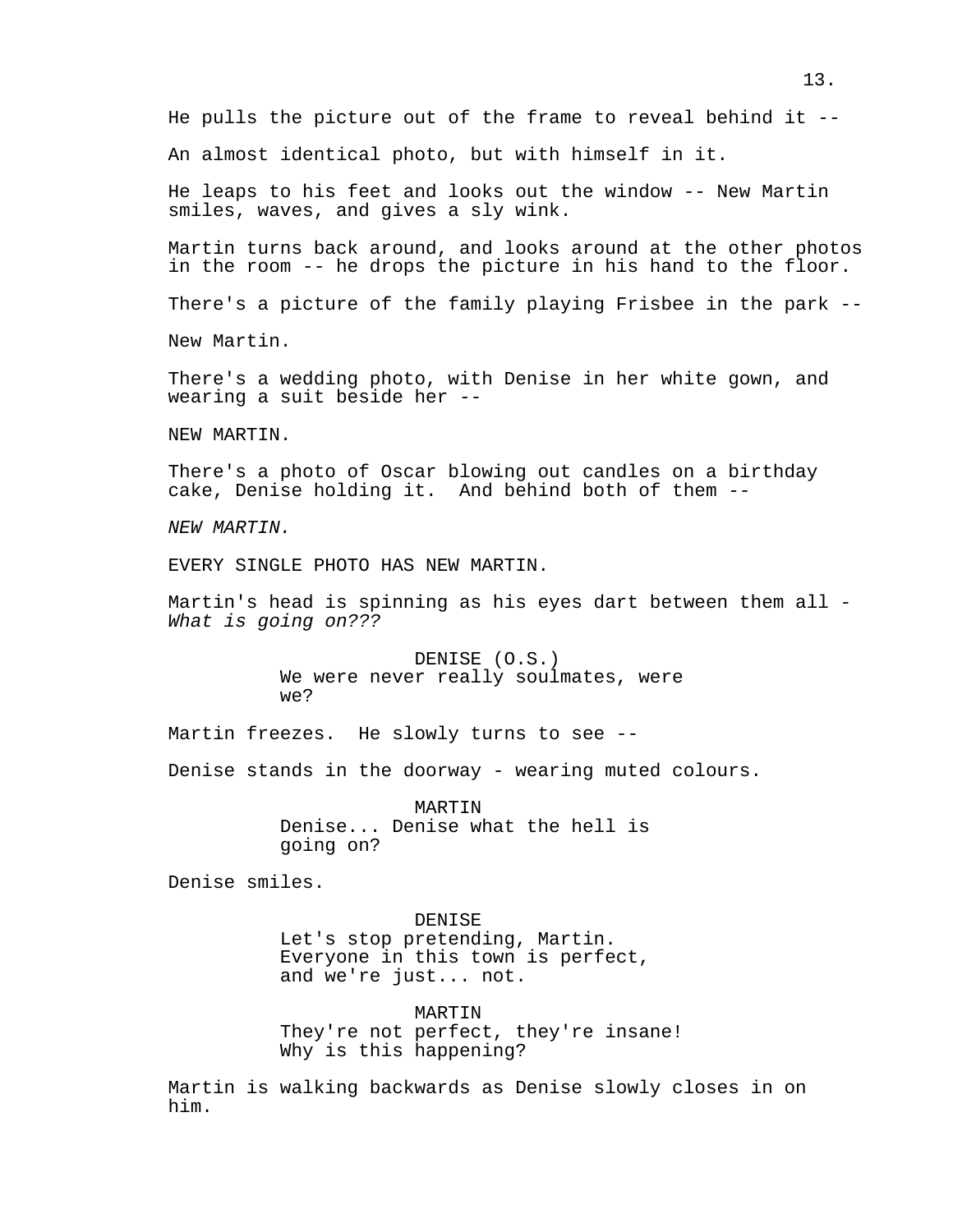Because I need my perfect husband, and Oscar needs a perfect father. A role model, a good example. Oscar gets on really well with Martin. I think you'd really like him. And you have to admit, we look great together. Everyone says so.

Martin tears the wedding photo off the wall.

MARTIN

This is not Martin! This is not real! You married me! We love each other!

## DENISE

Love has nothing to do with it. I need my soulmate.

# MARTIN

What?!

# DENISE

I've spent so many years trying to figure out what was wrong. Why I wasn't... happy. And now I've realised... it was you. It was always you.

Martin rips open the frame and tears out the photo of New Martin, revealing the original of him and Denise.

He shoves it in front of her face.

MARTIN

Look at this photo! Look at it! Remember this day! When I forgot my vows and ended up quoting 'The Bodyguard'? And you changed your vows to correct me, because I misquoted? And no one had any idea what we were talking about? Only us. Just me and you.

Denise continues to stare at Martin, walking towards him.

MARTIN (CONT'D) For better or for worse, remember?

Beat. He has reached the end of the room, with the open window to his back. He steps on the broken picture frame.

> DENISE Well I've chosen for better.